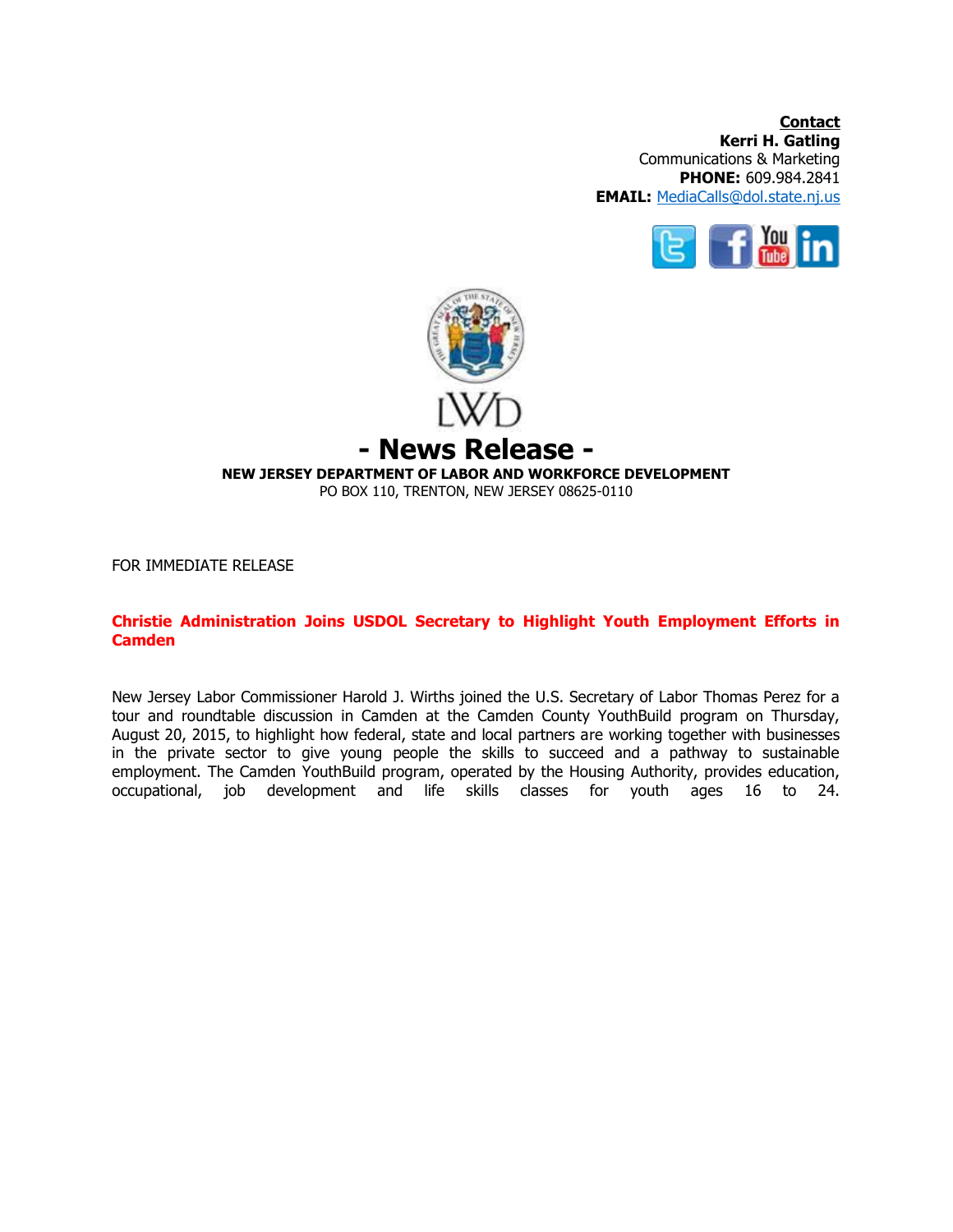

NJ Labor Commissioner Harold J. Wirths (light blue tie) joined U.S. Department of Labor Secretary Thomas Perez (glasses) and Congressman Donald Norcross at the Camden County YouthBuild program in Camden for a tour and roundtable discussion on youth employment.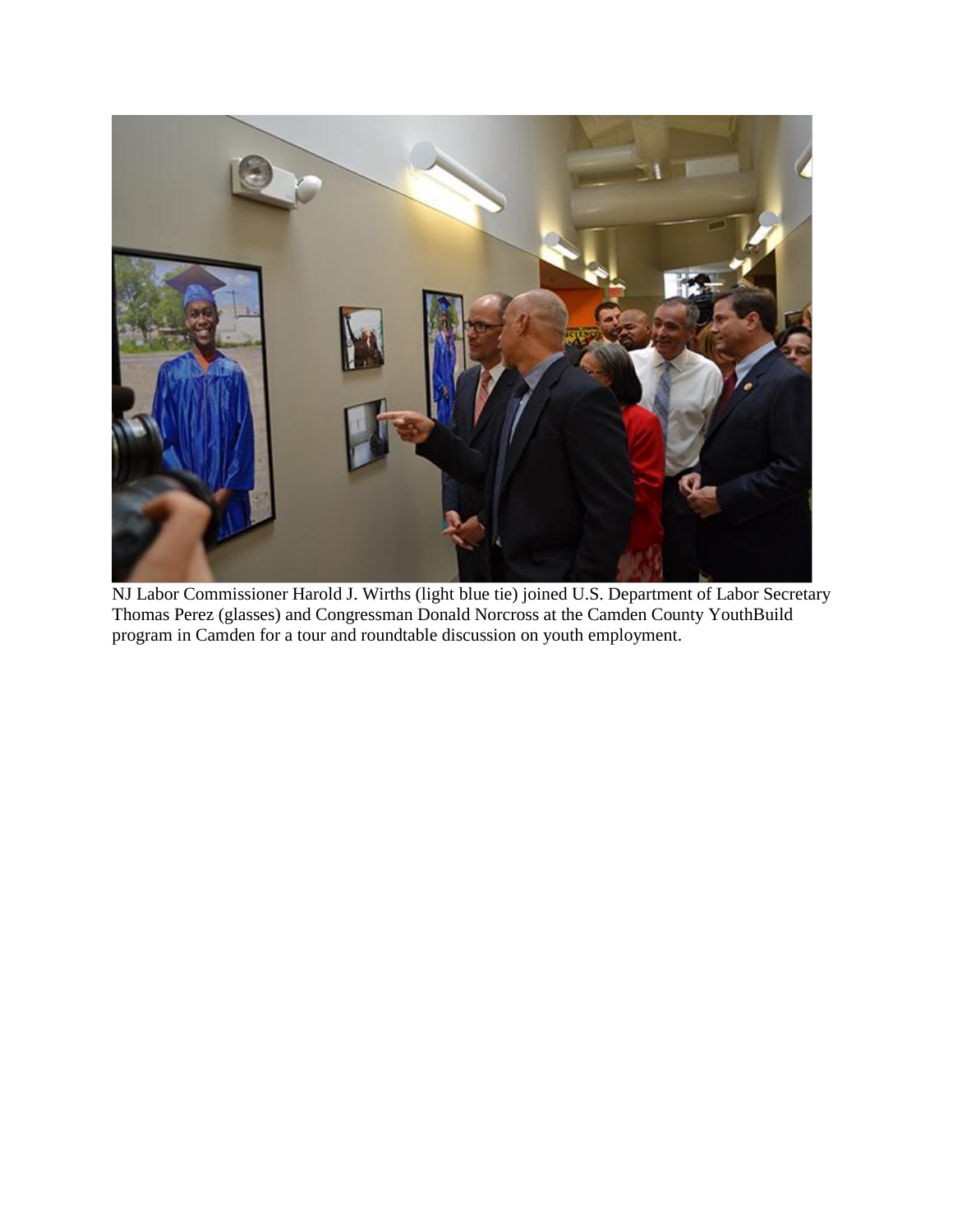

A YouthBuild instructor shares information on the Camden YouthBuild program during the tour for (left – right) NJ Labor Commissioner Harold J. Wirths (light blue tie); Congressman Donald Norcross (red tie); and U.S. Department of Labor Secretary Thomas Perez (glasses).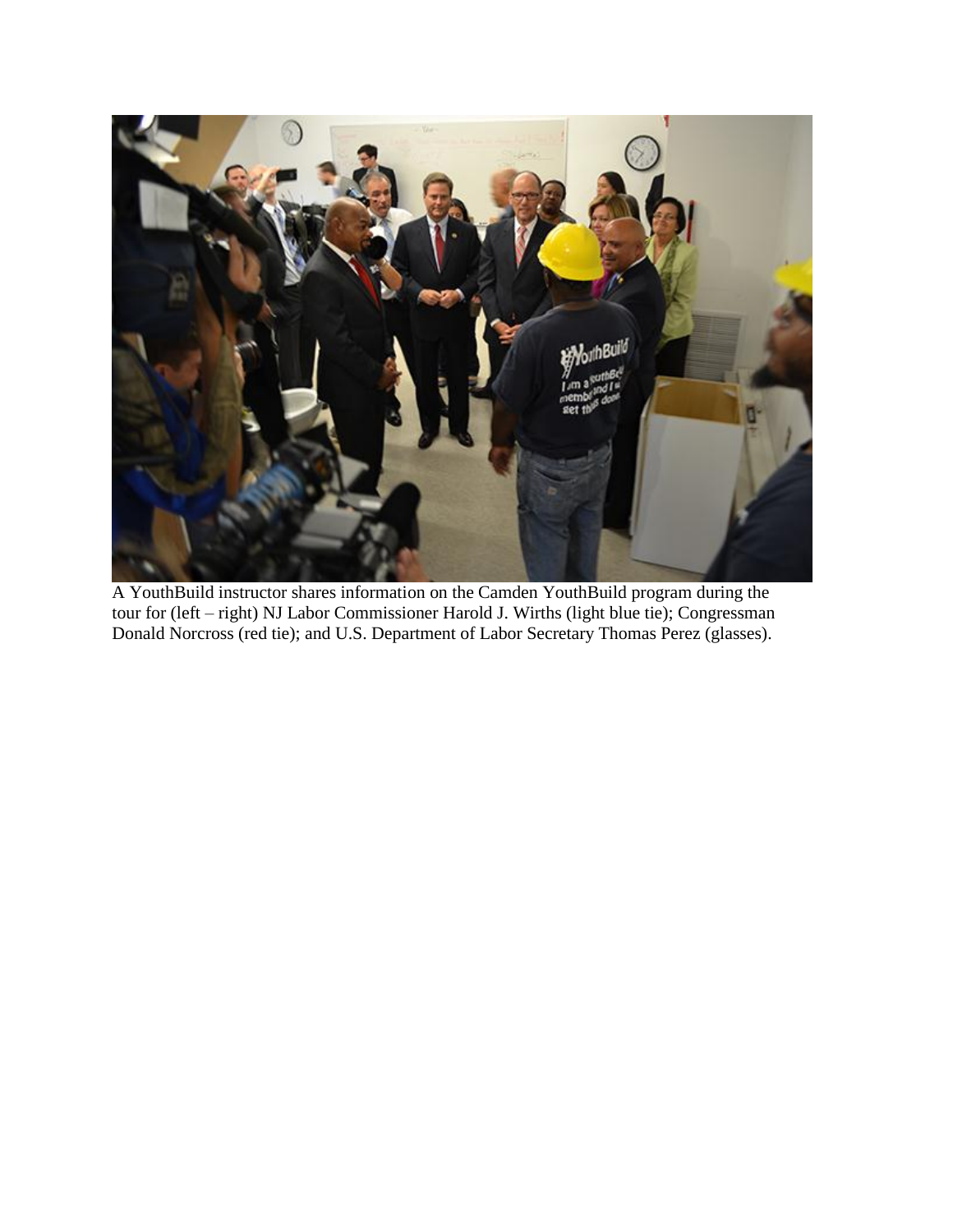

NJ Labor Commissioner Harold J. Wirths (light blue tie) and U.S. Department of Labor Secretary Thomas Perez (glasses) watch as a student in the Camden YouthBuild program demonstrates his skills in installing a toilet.